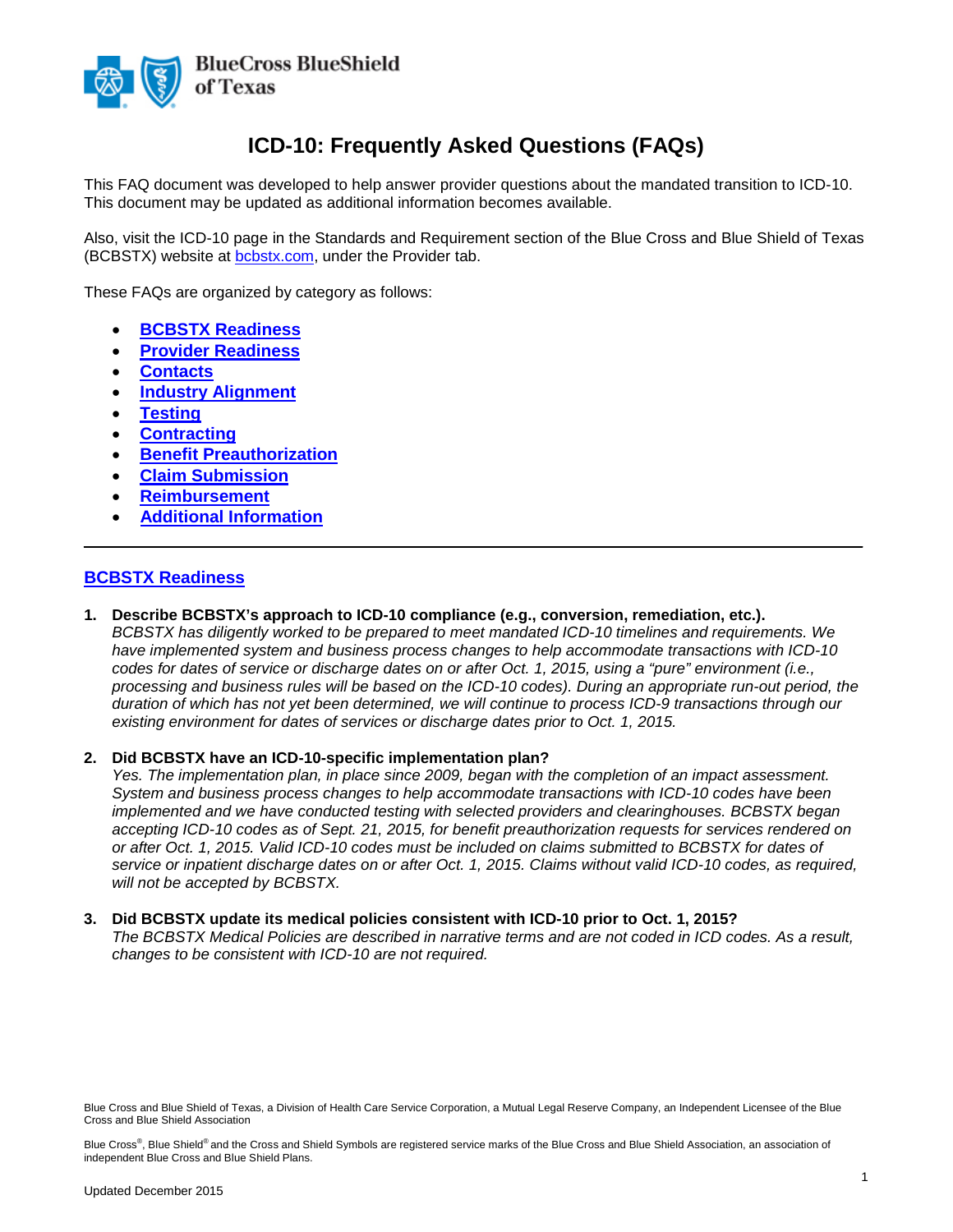# <span id="page-1-0"></span>**Provider Readiness**

# **4. Will BCBSTX provide training for my office or clinical staff? Do providers require the same level of ICD-10 training as medical coders?**

*In our opinion, training is indeed necessary. However, BCBSTX will not conduct coding training sessions. It is important for providers and clinical staff to understand the new ICD-10 code environment. Physicians and other health care providers should review the Centers for Medicare & Medicaid Services (CMS) suggestions about documenting patient encounters to facilitate and provide sufficient detail to meet the needs of the increased specificity and granularity of ICD-10 codes. Professional and institutional providers should look into training programs with organizations such as the American Health Information Management Association (AHIMA), the American Association of Professional Coders (AAPC), the Healthcare Information Management Systems Society (HIMSS), America's Health Insurance Plans (AHIP) and others.*

*Please note that all certified medical coders may have been required to take a minimum number of ICD-10 specific Continuing Education Units (CEUs) before the compliance date to maintain their certifications with certifying organizations. CEU requirements can vary by certifying organization. Contact the certifying organization to get specifics about these requirements.*

# **5. How can I get a list of valid ICD-10 diagnosis codes?**

*File downloads can be found on the CMS website at: [http://www.cms.gov/Medicare/Coding/ICD10/index.html.](http://www.cms.gov/Medicare/Coding/ICD10/index.html) To purchase ICD-10 coding books or subscribe to online coding tools, you can conduct an Internet search for vendors that offer electronic coding, billing and reimbursement products and training resources. Additional information is also available on the CMS website. It is suggested to use coding books from U.S. publishers because U.S. codes have been modified with the permission of the World Health Organization (WHO). If you need to look up individual codes by description, you may wish to use the CMS Code Lookup tool at [https://www.cms.gov/medicare-coverage-database/staticpages/icd-10-code-lookup.aspx,](https://www.cms.gov/medicare-coverage-database/staticpages/icd-10-code-lookup.aspx) as one resource.*

# **6. Which version of the ICD-10 code book should I use?**

*We cannot recommend a specific book; however, we do recommend use of ICD-10 code books published in the U.S. To maintain consistency in your coding manuals, you may want to contact the same sources you relied on for ICD-9 manuals and coding tools, and consider switching to an electronic coding tool to help improve your medical coding productivity.*

### **7. Can the General Equivalence Mappings (GEMs) be used solely for coding charts and medical records?**

*In our opinion, no. GEMs should be used as a starting point to convert large databases and large code lists from ICD-9 to ICD-10 or backward from ICD-10 to ICD-9. When coding medical charts, medical records and so forth, medical coders should continue to use the ICD-10 coding books or coding software to produce the most accurate code selection. If you need to look up individual codes by description, you may wish to use the CMS Code Lookup tool at [https://www.cms.gov/medicare-coverage-database/staticpages/icd-10-code](https://www.cms.gov/medicare-coverage-database/staticpages/icd-10-code-lookup.aspx)[lookup.aspx,](https://www.cms.gov/medicare-coverage-database/staticpages/icd-10-code-lookup.aspx) as one resource.*

### **8. As a solo practitioner, I don't have staff to help me get ready for ICD-10. What do you suggest?**

*As a one-physician "team," consider seeking suggestions from your peers, local and state medical societies, other smaller-practice physician offices, your vendors and clearinghouses. One good place for smaller practices to start is the CMS [roadto10.org](http://www.roadto10.org/) website.*

### **9. Are there factors to consider when referring patients to other providers for services rendered after Oct. 1, 2015?**

*If you refer patients to other providers or write orders for other providers, consider if the referral or order will involve dates of service on or after Oct. 1, 2015. If so, the appropriate ICD-10 codes must be included.* 

### **10. It's not likely; but it seems to be a possibility that small, rural providers will retire because of the mandate to transition to ICD-10. What would a large organization like BCBSTX be prepared to do in the event this happened and it's widespread?**

*There has been no evidence to date that large numbers of providers will retire due to ICD-10. There are numerous regulatory initiatives that happened concurrently with implementation of ICD-10, including Meaningful Use, the Affordable Care Act and Medicare payment reform – any of these initiatives could be perceived to put pressure on smaller providers to exit their practice. BCBSTX will continue to monitor the strength and reach of our independently contracted provider network and will work to ensure we have network coverage in all of our target markets.*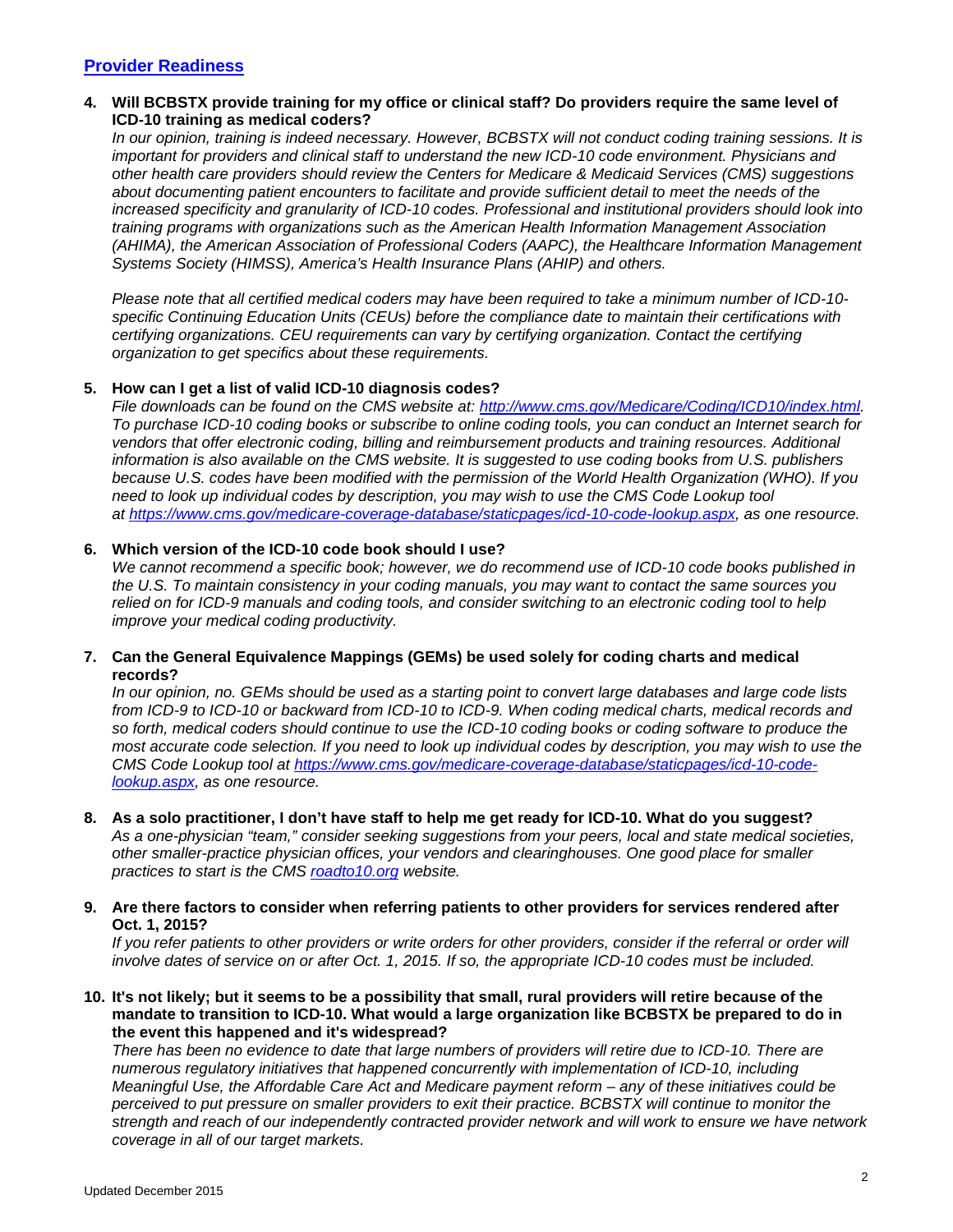**11. If I'm not ready to submit claims using ICD-10, can I instruct my patients to submit their own claims to BCBSTX for reimbursement?**

*No. You are not allowed to request that our members submit their own claims for services you provide. Claims for services rendered to our members must be filed according to the terms and conditions of your provider agreement with BCBSTX.* 

# <span id="page-2-0"></span>**Contacts**

**12. Who is my primary contact at BCBSTX for assistance with initiatives such as the ICD-10 transition?** *Information on ICD-10 is available in the Standards and Requirements section of our website at [bcbstx.com/provider.](http://www.bcbstx.com/provider/) Also watch the News and Updates section of our Provider website, as well as our provider newsletter. If you need personalized assistance, contact your BCBSTX Network Management Representative.*

### <span id="page-2-1"></span>**Industry Alignment**

### **13. Is BCBSTX following the CMS-mandated timelines?**

*Yes. We are following the implementation guidelines that have been adopted as part of the industry coalition, which includes: the Centers for Medicare & Medicaid Services (CMS), the Workgroup for Electronic Data Interchange (WEDI), the North Carolina Healthcare Information and Communications Alliance, Inc. (NCHICA), the Healthcare Information Management Systems Society (HIMSS), America's Health Insurance Plans (AHIP), the American Health Information Management Association (AHIMA), the American Association of Professional Coders (AAPC) and others. This industry timeline includes the recommended schedules for providers, vendors and payers.*

### **14. Are State-run programs required to transition to ICD-10?**

*All HIPAA-covered entities are required to transition to ICD-10. State-run programs that are considered a covered entity are required to transition to ICD-10.*

### **15. Doesn't ICD-10 pertain only to Medicare?**

*No. ICD-10 is a federal mandate for all HIPAA-covered entities under the HIPAA Transaction and Code Set (T&CS) regulations, which became effective in 2003. These regulations have been modified several times since then, including new requirements, such as the national provider identifier (NPI), the move to ANSI v5010 from ANSI v4010, and the national health plan identifier. Although the T&CS regulations are enforced by CMS, they apply to all payers, providers, clearinghouses and other HIPAA-covered entities and are not limited to Medicare payers and providers.*

### **16. What is the essence of the ICD-10 announcements from CMS and the joint message with the American Medical Association (AMA)?**

*In a [joint announcement on July 6, 2015,](https://www.cms.gov/Medicare/Coding/ICD10/Downloads/AMA-CMS-press-release-letterhead-07-05-15.pdf) CMS and AMA confirmed Oct. 1, 2015, as the ICD-10 compliance date, while also announcing a12-month transition period for Medicare Part B fee-for-service providers. According to the CMS guidance, modest flexibility will be offered to these providers during this time, as Medicare will not penalize providers in post-pay quality reviews or deny a claim during complex medical claim review solely due to the lack of specificity of the ICD-10 code, as long as the ICD-10 code is valid and from the right family. All other front-end claims edits checking for code validity and National/Local Coverage rules and other claims edits will continue to be applied to ICD-10-coded claims, just as they were with ICD-9-coded claims.* 

*Updates to the original CMS announcement were published on July 27, July 31 and Sept. 22, 2015. CMS will maintain a "communication and collaboration center" to monitor the Medicare ICD-10 implementation and CMS ombudsman Dr. William Rogers will help triage and resolve physician and provider issues related to Medicare's transition to ICD-10. Additional information is available on the CMS website at [https://www.cms.gov/Medicare/Coding/ICD10/ICD-10-Provider-Contact-Table.pdf.](https://www.cms.gov/Medicare/Coding/ICD10/ICD-10-Provider-Contact-Table.pdf) For answers to frequently asked questions, refer to the updated CMS guidance document at [https://www.cms.gov/Medicare/Coding/ICD10/Clarifying-Questions-and-Answers-Related-to-the-July-6-](https://www.cms.gov/Medicare/Coding/ICD10/Clarifying-Questions-and-Answers-Related-to-the-July-6-2015-CMS-AMA-Joint-Announcement.pdf) [2015-CMS-AMA-Joint-Announcement.pdf.](https://www.cms.gov/Medicare/Coding/ICD10/Clarifying-Questions-and-Answers-Related-to-the-July-6-2015-CMS-AMA-Joint-Announcement.pdf)*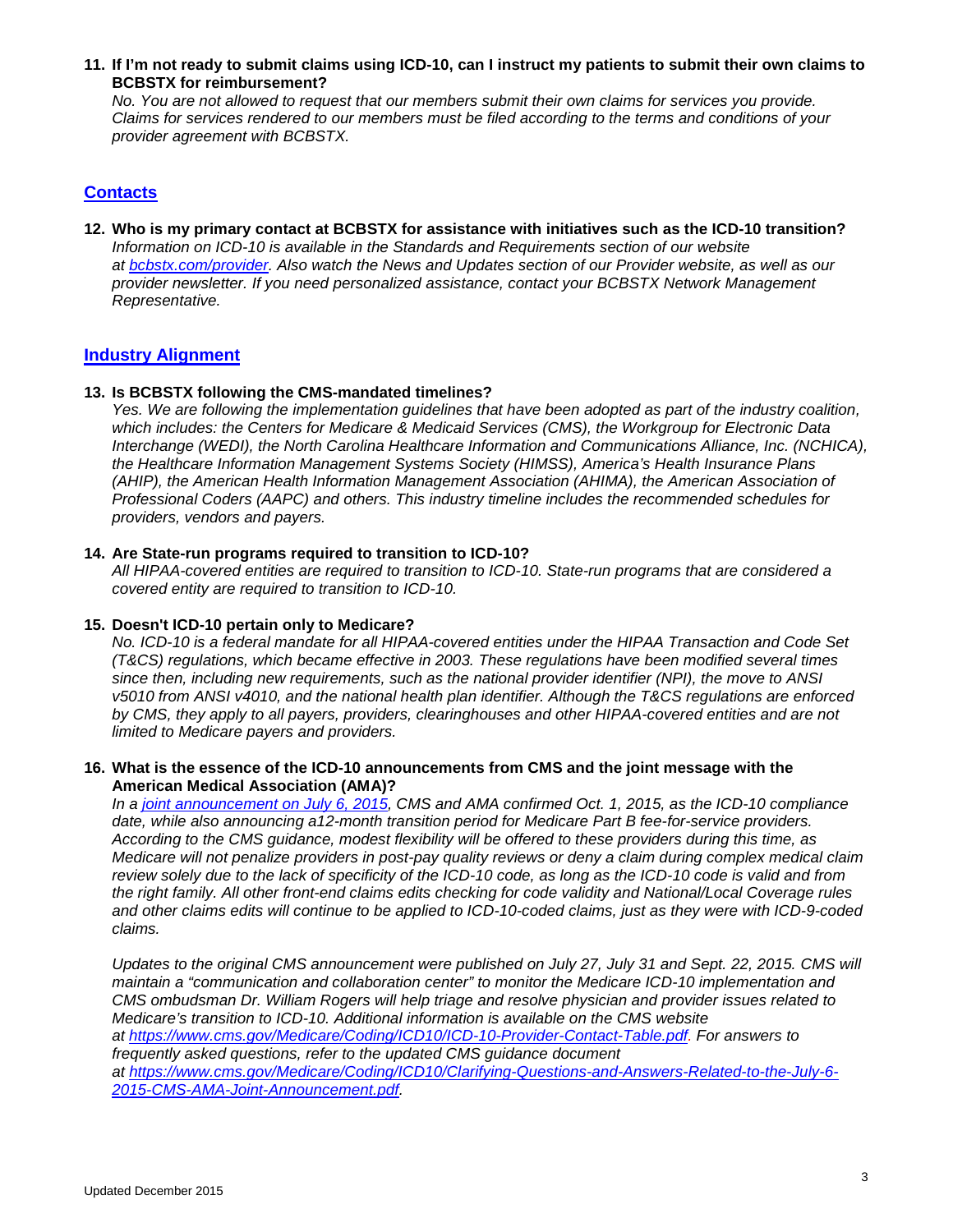### **17. What is BCBSTX's response to the CMS transition period announcement and guidance?**

*BCBSTX will apply claim edits to ICD-10-coded claims, just as we have with ICD-9-coded claims. Currently, we do not automatically penalize providers due to lack of coding specificity; but we encourage providers to use the most specific codes possible for the most appropriate claim outcome and to help avoid requests for medical records. As a commercial payer, BCBSTX has diligently worked to be prepared to meet mandated ICD-10 timelines and requirements. System and business process changes to accommodate ICD-10 transactions have been completed and we intend to maintain our current approach regarding the transition to ICD-10. As announced previously, valid ICD-10 codes must be included on claims submitted to BCBSTX for dates of service/inpatient discharge dates on and after Oct. 1, 2015. BCBSTX is not permitted to accept claims without required valid ICD-10 codes and such erroneous submissions will not be accepted by BCBSTX.* 

# **18. CMS created an ICD-10 contingency plan. Is BCBSTX following that plan?**

*The CMS ICD-10 Contingency Plan is for its Medicare fee-for-service claims only. BCBSTX has developed our own contingency plans designed to correct a variety of potential ICD-10-related issues. While we do not publish our contingency plans, providers, trading partners and other customers will be notified quickly if any of our plans need to be activated.* 

### **19. Will BCBSTX accept ICD-9 codes on claims after Oct. 1, 2015?**

*No. BCBSTX will only accept ICD-9 codes for claims with dates of service/inpatient discharge dates prior to Oct. 1, 2015. BCBSTX is adhering to federal mandate requirements regarding implementation of ICD-10 and we are prepared to process transactions containing valid ICD-10 codes on all professional and outpatient claims with dates of service on or after Oct. 1, 2015.*

# <span id="page-3-0"></span>**Testing**

### **20. When did BCBSTX conduct testing with providers?**

*BCBSTX has completed end-to-end or "round-trip" testing of electronic claims (837 transactions) submitted*  with ICD-10 codes with a select group of providers. Enrollment in the ICD-10 Testing Program was open to all *interested contracted providers who met necessary prerequisites. End-to-end testing began in May 2015 and test claims were accepted through Aug. 14, 2015.*

### **21. Who participated and how was testing conducted?**

*Providers were selected for testing based on a series of criteria, including volume of transactions generated, specialty, ability to test, types of claims generated and other attributes to help ensure that a balanced mix of claims was tested. The testing process offered providers and their staff the opportunity to practice coding with ICD-10. Participants submitted "twin" claims for testing – one with ICD-9 codes and the other with ICD-10 codes. BCBSTX then processed both claims with the intention of taking all submitted and accepted test claims to a finalized status.* 

#### **22. How were testing results communicated to providers?**

*For each finalized test claim, BCBSTX returned an 835 Electronic Remittance Advice (835 ERA). Participants also received testing summary results for each set of twin claims. Upon completion of the testing period, an [overview and results summary](http://www.bcbstx.com/provider/pdf/testing_results_summary_tx.pdf) of our ICD-10 testing program was published on our Provider website and in our provider newsletter.*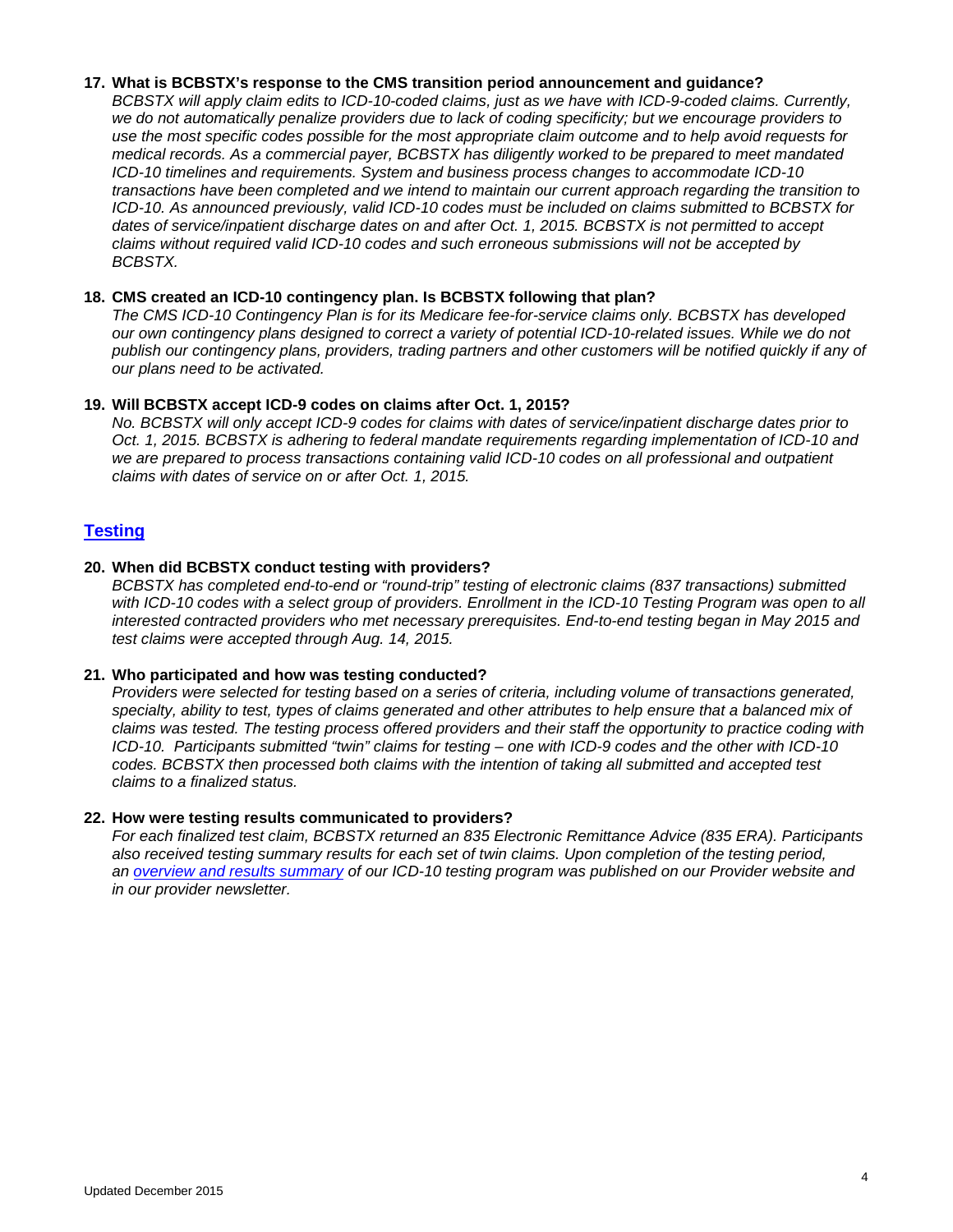# <span id="page-4-0"></span>**Contracting**

### **23. Will new Trading Partner Agreements be needed?**

*No. New Trading Partner Agreements will not be required.*

#### **24. Will BCBSTX need to re-contract with network providers?**

*Generally, no. However, some providers with contracts dependent on specific DRG versions may need recontracting to a version that supports ICD-10.*

### **25. My contract does not require that I use ICD-10. Why is BCBSTX requiring it?**

*Your agreement as an independently contracted network provider with BCBSTX includes language that stipulates you will comply with all state and federal regulations. ICD-10 is a federal regulation covered by this provision of your contract. According to the federal mandate, all payers, providers, clearinghouses and other HIPAA-covered entities must adopt ICD-10 and use it as of the compliance deadline. The health industry in the U.S. is required to move to ICD-10 at the same time, for dates of service/inpatient discharge dates on or after Oct. 1, 2015.*

# <span id="page-4-1"></span>**Benefit Preauthorization**

### **26. When did BCBSTX begin accepting ICD-10 codes for benefit preauthorization requests for dates of service Oct. 1, 2015, and later?**

*BCBSTX began accepting ICD-10 codes as of Sept. 21, 2015, for benefit preauthorization requests for services to be rendered on or after Oct. 1, 2015. Prior to submitting a benefit preauthorization request, we encourage you to check eligibility and benefits through your preferred online vendor portal.*

**27. If I need to request benefit preauthorization for a from-through date range that spans the Oct. 1, 2015, compliance date, do I need to split my request so that ICD-9 is used for services to be rendered on or before Sept. 30, 2015?**

*No. You may request the entire date span using ICD-10 for inpatient admissions, and ICD-9 for all other services. BCBSTX will be able to apply an ICD-9 coded benefit preauthorization to a corresponding claim coded in ICD-10 for dates of service on or after Oct. 1, 2015.*

**28. If I already received approval for a benefit preauthorization coded in ICD-9, but the date of service is Oct. 1, 2015, or later, do I need to request "re-approval" using ICD-10 codes?**

*No. An approved benefit preauthorization coded in ICD-9 does not need to be reapproved in ICD-10 if the date of service falls on or after the compliance date. Please note that any benefit preauthorization request submitted on or after Oct. 1, 2015 must use ICD-10 codes.*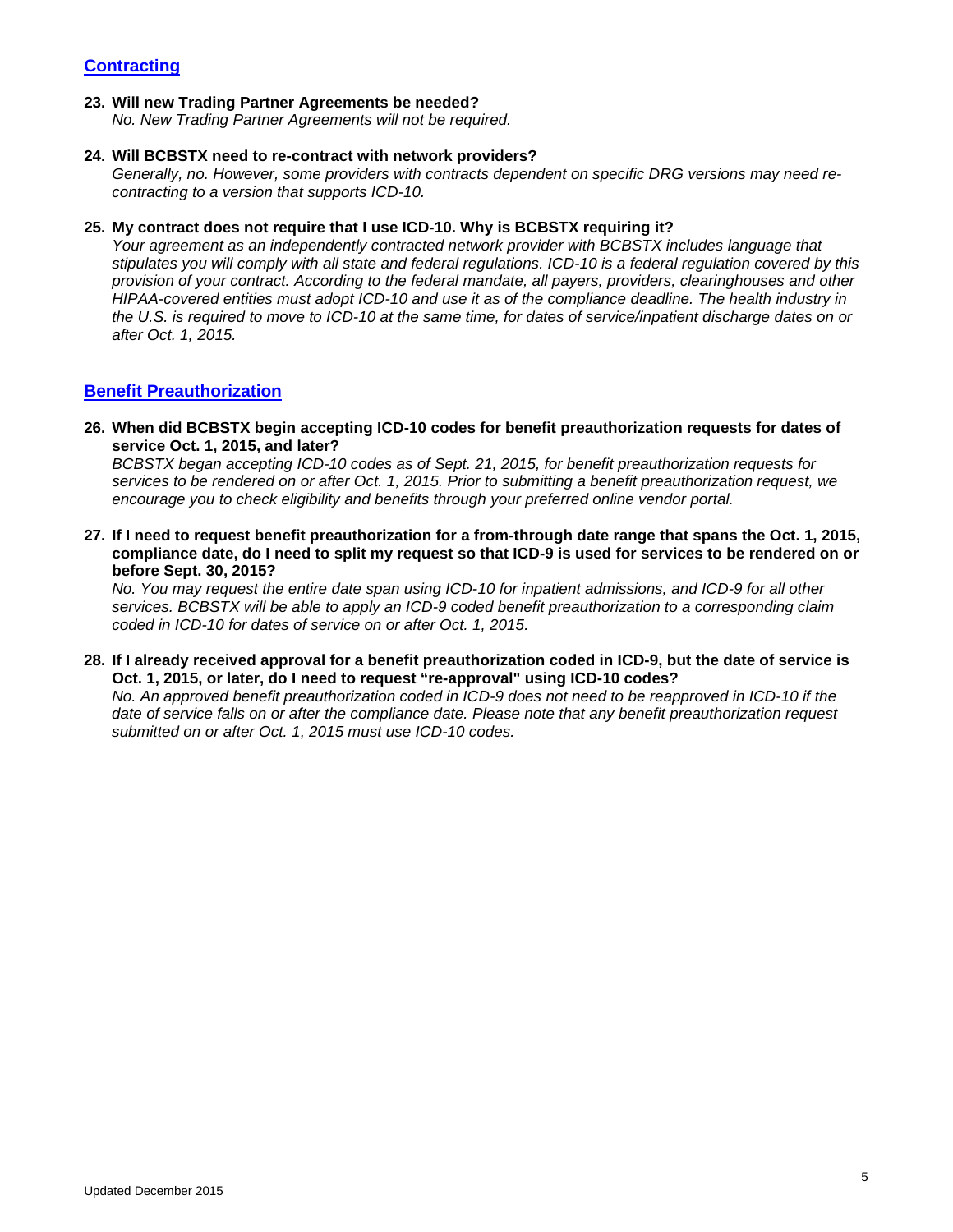# <span id="page-5-0"></span>**Claim Submission**

### **29. What codes are required as of the ICD-10 compliance date, and will the use of all other codes end at that time?**

*ICD-10-CM diagnosis codes are required on all professional and outpatient claims with dates of service on or after Oct. 1, 2015. Both ICD-10-CM diagnosis and ICD-10-PCS procedure codes are required on all inpatient institutional claims with discharge dates on or after Oct. 1, 2015. Service dates or discharge dates prior to Oct. 1, 2015, require ICD-9 codes. Use of other codes – such as Current Procedural Terminology (CPT® ), HCPCS, Revenue Codes, etc. – will not be impacted by this change.*

### **30. Could claims coded in ICD-10 be submitted before Oct. 1, 2015?**

*No. Current federal regulations required the use of ICD-9 codes for dates of service through Sept. 30, 2015. Providers were instructed to begin using ICD-10 codes on or after Oct. 1, 2015, for claims with dates of service Oct. 1, 2015, and later.* 

### **31. How will ICD-9 codes be disabled once ICD-10-CM and ICD-10-PCS are in full effect?**

*BCBSTX expects there will be late filings and adjustments for several months after Oct. 1, 2015, for claims incurred before that date. We will continue to accept ICD-9 for dates of service Sept. 30, 2015, and earlier. Claims containing ICD-9 codes with a date of service or discharge date of Oct. 1, 2015, or later will be returned.*

*Please note: An adjusted claim must be submitted using the code set in which it was originally filed.*

### **32. I need to resubmit a claim after the compliance date that was correctly coded in ICD-9. Do I need to convert to ICD-10?**

*Use of ICD-10 is service-date driven. Inpatient institutional claims with discharge dates on or after Oct. 1, 2015, and outpatient or professional claims with dates of services on or after Oct. 1, 2015, must be coded using ICD-10 codes. Resubmissions or adjustments to previously filed claims must be submitted in the same code set used in the originally submitted claim.*

### **33. Will CPT or HCPCS codes change or continue to be used as in the past?**

*CPT and HCPCS codes will continue to be used on outpatient and professional claims.*

# **34. On and after Oct. 1, 2015, do we submit Worker's Comp, auto and disability claims in ICD-9 or ICD-10?** *According to the U.S. Department of Health and Human Services (HHS), only HIPAA-covered entities are required to comply with the mandate. Worker's Comp, auto and disability claims are NOT considered covered entities under HIPAA. Therefore, they are NOT subject to the Final Rule regarding ICD-10. But, HHS strongly encourages converting to ICD-10 codes. Check with your specific carrier to determine if they will accept ICD-9 after the compliance date. Here's a link for more*

*information: <http://www.hhs.gov/ocr/privacy/hipaa/understanding/coveredentities/workerscomp.html>*

# **35. Do I split a claim if it's submitted after Oct. 1, 2015, and the dates of service span the compliance date?**

*CMS has clarified that only one code set per claim is allowed; i.e., all ICD-9 or all ICD-10. Claims will be returned if they contain both ICD-9 and ICD-10 codes. Depending on the type of claim (e.g., inpatient institutional, facility outpatient, or professional), there are different rules for how to code a claim with dates of service that span the ICD-10 compliance date. Please refer to the following MLN Matters® articles on the CMS website for additional information, according to the type of claim:* 

- *All claims (institutional and professional) – [http://www.cms.gov/Outreach-and-Education/Medicare-](http://www.cms.gov/Outreach-and-Education/Medicare-Learning-Network-MLN/MLNMattersArticles/Downloads/SE1408.pdf)[Learning-Network-MLN/MLNMattersArticles/Downloads/SE1408.pdf](http://www.cms.gov/Outreach-and-Education/Medicare-Learning-Network-MLN/MLNMattersArticles/Downloads/SE1408.pdf)*
- *Institutional claims (extra examples and clarifications for certain types of claims) – [http://www.cms.gov/Outreach-and-Education/Medicare-Learning-Network-](http://www.cms.gov/Outreach-and-Education/Medicare-Learning-Network-MLN/MLNMattersArticles/Downloads/SE1325.pdf)[MLN/MLNMattersArticles/Downloads/SE1325.pdf](http://www.cms.gov/Outreach-and-Education/Medicare-Learning-Network-MLN/MLNMattersArticles/Downloads/SE1325.pdf)*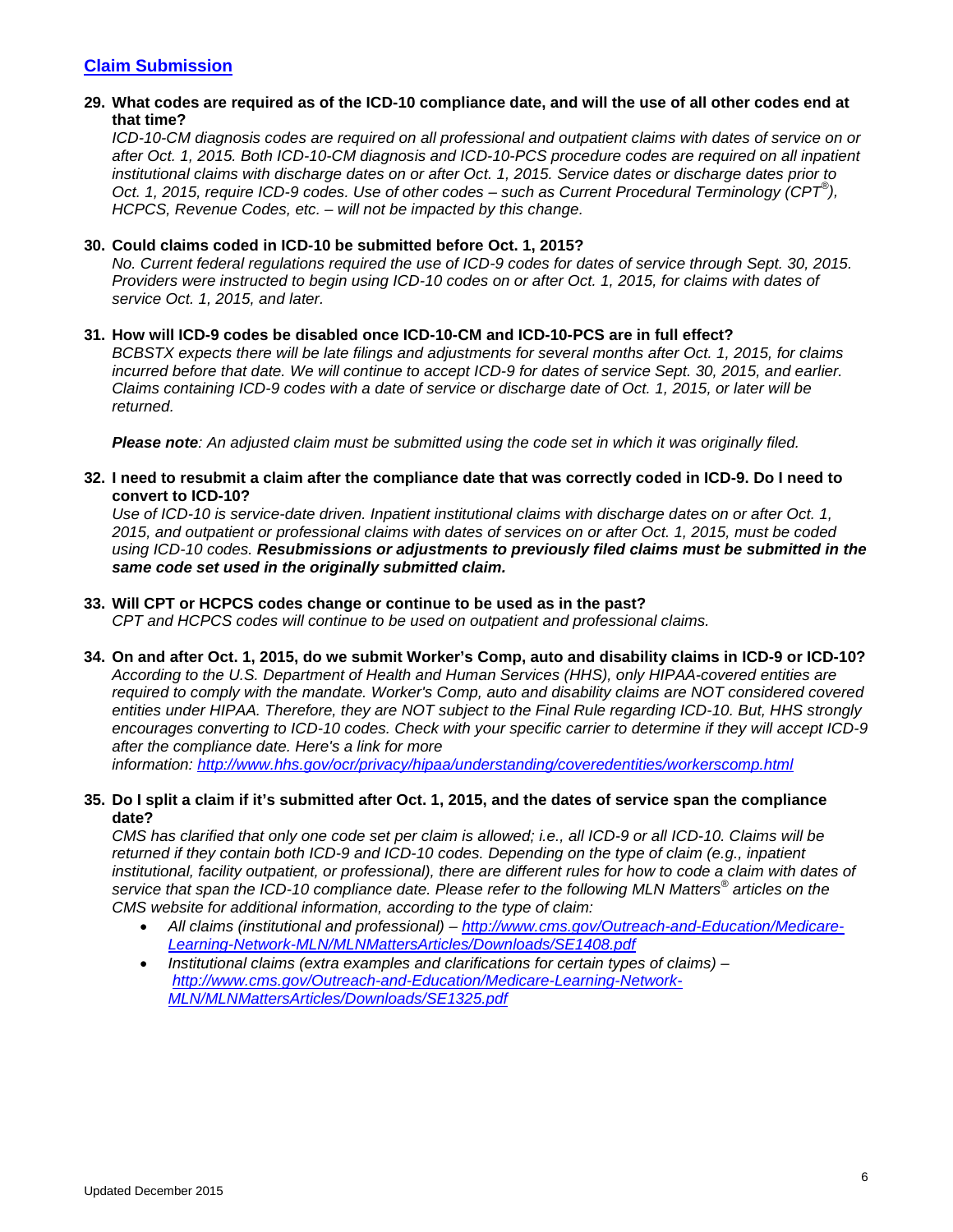### **36. Do I need to use ICD-10 codes for Durable Medical Equipment (DME) rentals and monthly supplies that span the compliance date?**

*No. BCBSTX follows MLN Matters® ICD-10 date of service use guidelines as they relate to DME rentals. DME rentals and monthly supplies follow the "from" date of service rule. For example, for a one-month wheelchair rental from Sept. 15, 2015, through Oct. 15, 2015, use ICD-9-CM for the entire claim, rather than submitting two sets of claims (one for Sept. 15, 2015 – Sept. 30, 2015, and another for Oct. 1, 2015 – Oct. 15, 2015). This applies only to HCPCS codes on the DMEPOS list found at [https://www.cms.gov/medicare/medicare](https://www.cms.gov/medicare/medicare-fee-for-service-payment/DMEPOSFeeSched/DMEPOS-Fee-Schedule.html)[fee-for-service-payment/DMEPOSFeeSched/DMEPOS-Fee-Schedule.html.](https://www.cms.gov/medicare/medicare-fee-for-service-payment/DMEPOSFeeSched/DMEPOS-Fee-Schedule.html) All other medical supply claims must be split if they span the compliance date.* 

# **37. When will ICD-10 codes be required on claims?**

*ICD-10 codes must be used on all claims – paper or electronic – with dates of service on or after Oct. 1, 2015, and inpatient institutional claims with a date of discharge on or after Oct. 1, 2015. The media (paper or electronic) used to submit the claim does not affect the code set used on the claim. BCBSTX will return claims that contain ICD-10 codes with dates of service and discharge dates prior to Oct. 1, 2015.* 

# **38. What preparation is needed prior to submitting electronic claims with ICD-10?**

*Make sure you know which electronic trading partner(s) (practice management software vendor, billing service and/or clearinghouse) is involved in submitting claims to BCBSTX on your behalf. Contact your electronic trading partner(s) to confirm ICD-10 readiness and compliance by asking:*

- *Are system upgrades necessary?*
- *Are the necessary upgrades included in your contract?*
- *When will the necessary upgrades be completed?*
- *Are there any associated costs to you?*

*If your electronic trading partner(s) cannot confirm ICD-10 readiness, you may need to consider finding a new electronic trading partner(s) who will be prepared to submit compliant electronic claims on your behalf.* 

### **39. Are there any special considerations when submitting ICD-10 on electronic claims?**

*There are indicators to specify if the code that follows is ICD-9 or ICD-10. Your electronic trading partner(s) (practice management software vendor, billing service and/or clearinghouse) should be aware of this change.* 

### **40. Is ICD-10 required on other electronic transactions besides claims?**

*Yes. ICD-10 codes must also be used on other transactions, such as benefit preauthorization requests.*

### **41. How do I indicate if I am using ICD-9 or ICD-10 on the paper claim forms (CMS-1500 and UB-04)?**

*As of April 1, 2014, the National Uniform Claim Committee (NUCC) released an updated version of the CMS-1500 form (version 02/12) that supports inclusion of ICD-10 codes. Field 21 of the revised form gives providers the ability to indicate whether they are using ICD-9 or ICD-10 diagnosis codes on the form, using a single-digit numeric value in the top right of the field. The UB-04 form includes a space for the version indicator in field 66. For both forms, the valid values for these qualifiers are "0" and "9." An indicator of "9" means that all diagnosis codes that follow are in ICD-9 and an indicator of "0" means that all diagnosis codes that follow are in ICD-10. There is only one ICD indicator per form, and providers cannot mix ICD-9 and ICD-10 codes on the same claim form.* 

### **42. How does implementation of ICD-10 impact the filing of paper claims?**

*ICD-10 codes must be used on all claims – paper or electronic – with dates of service on or after Oct. 1, 2015, and inpatient institutional claims with a date of discharge on or after Oct. 1, 2015. We will return claims that contain ICD-10 codes with dates of service and discharge dates prior to Oct. 1, 2015. The media (paper or electronic) used to submit the claim does not impact the code set used on the claim.*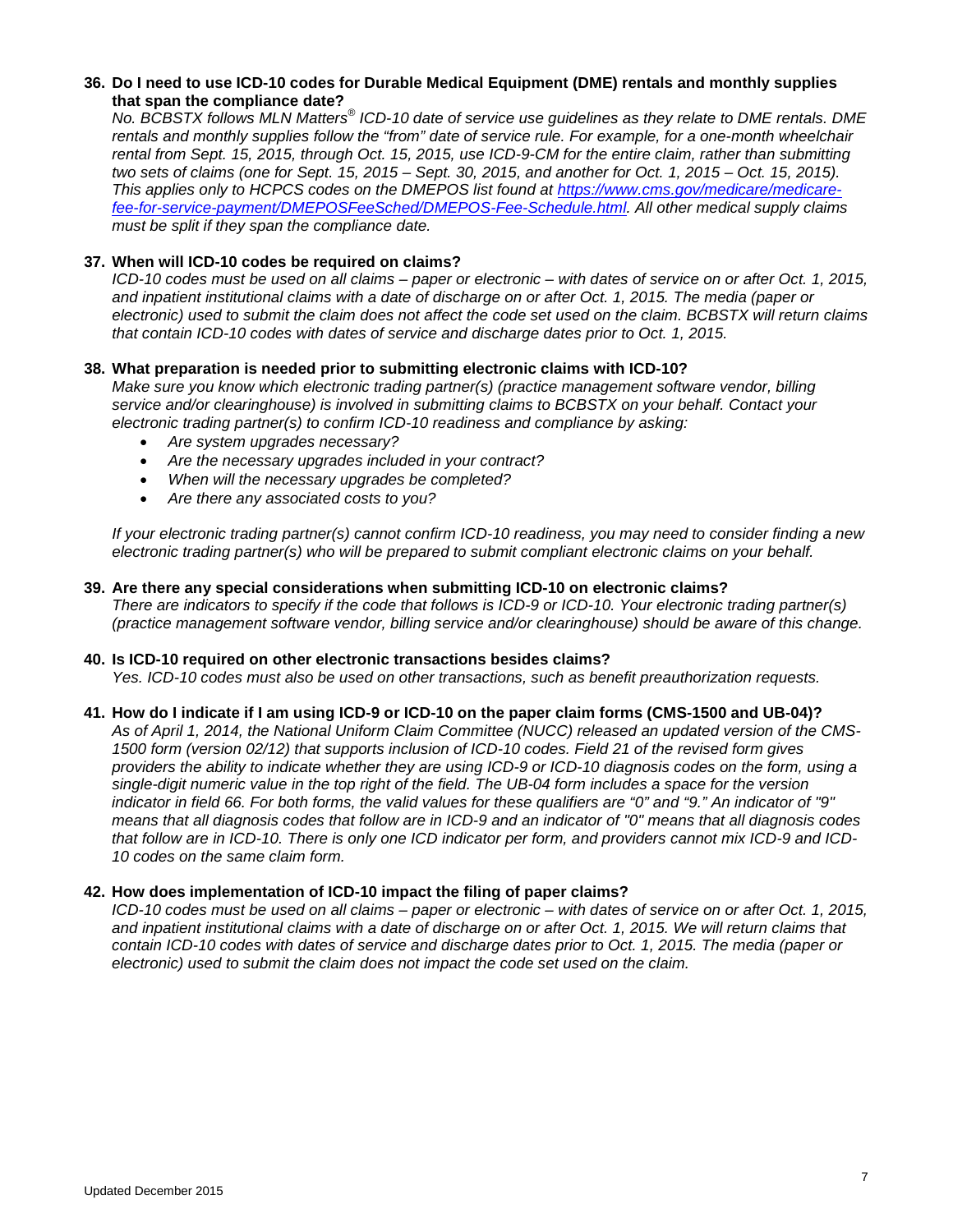### **43. How is DSM-5 used to identify ICD-10 codes for behavioral health claims?**

*The Diagnostic and Statistical Manual of Mental Disorders, Fifth Edition (DSM-5) was published in May 2013 by the American Psychological Association (APA*). *This manual represents the industry standard used by health care providers for the classification and diagnoses of behavioral health disorders. According to the description on the APA website:*

*'DSM-5 contains the standard criteria and definitions of mental disorders now approved by the American Psychiatric Association (APA), and it also contains both ICD-9-CM and ICD-10-CM codes (in parentheses) selected by APA. Since DSM-IV only contains ICD-9-CM codes, it will cease to be recognized for criteria or coding for services with dates of service of October 1, 2015, or later. Updates for DSM-5 criteria and their associated ICD-10-CM codes (identified by APA) can be found at DSM5.org.'*

*To view a brief tutorial on Using DSM-5 in the Transition to ICD-10, go to [http://psychiatry.org/psychiatrists/practice/dsm/icd-10.](http://psychiatry.org/psychiatrists/practice/dsm/icd-10)* 

### **44. My practice management system, billing service or clearinghouse is having a problem and can't send my ICD-10 claim to BCBSTX. Is there another way I can submit an ICD-10 claim to you?**

*Yes. A direct data entry option is available to registered AvailityTM Web Portal users for one-at-a-time submission of electronic claims.* 

### *Here are the steps for Availity users:*

- *1. Go to [availity.com](http://www.availity.com/) and select "Web Portals Users Log In" at the top right corner of the Availity page.*
- *2. Sign in, or register to receive a User ID and Password.*
- *3. Next, the Direct Data Entry claim form is located under the Claims Management tab on the left navigation menu.*
- *4. After expanding the Claims Management tab, you will see two claim form options "Facility Claim" and "Professional Claim" – select the appropriate option, depending on whether you normally file an electronic 837I or paper UB-04 (Institutional/Facility), or an electronic 837P or paper CMS-1500 (Professional) claim.*
- *5. Select the appropriate claim form option and begin entering your claim information in the fields. If you need to submit more than one claim, the system will remember what you entered for your provider information on subsequent claims.*

### **45. My ICD-10 claim is getting returned to me by my clearinghouse. What should I do?**

*Non-compliant claims will likely be returned by your clearinghouse before they get to BCBSTX. It is important to review all response reports so that you are aware when claims submitted on your behalf are not accepted. You will need to work with your clearinghouse to correct any coding errors prior to re-submitting claims for adjudication.*

### **46. I am having issues getting my ICD-10 claims into the system. Can you help me?**

*Contact your clearinghouse and explain that your claims are not getting through to BCBSTX. Ask for their help to determine where and why your claim is being returned, along with what can be done to fix it. Check your electronic data interchange (EDI) acknowledgment reports to verify if your claim was accepted or returned. Most EDI reports should be available on your clearinghouse/electronic vendor portal. Your clearinghouse can advise you on where to find and how to use these reports.*

### <span id="page-7-0"></span>**Reimbursement**

**47. Does BCBSTX anticipate any changes in policies or delays in claim processing to result from the transition to ICD-10?**

*Overall, we have updated our policies to refer to ICD-10, but no major changes to policies have been implemented. We do not anticipate delays for claims that are submitted correctly.* 

**48. Does BCBSTX anticipate any changes in the payment of claims as a result of the transition to ICD-10?** *Due to the nature of ICD-10 coding guidelines and the specificity of the codes, there could be some variances due to new episode of care indicators, sequence of primary/secondary diagnoses, sifts in Diagnosis Related Groups (DRGs), and other factors. The WEDI Coding and Translation subworkgroup (SWG) has compiled a list of commonly reported scenarios and potential DRG shifts – this information is available in the Coding and Translation section of the WEDI website at [http://wedi.org/workgroups/icd-10/coding-and-translation.](http://wedi.org/workgroups/icd-10/coding-and-translation)*